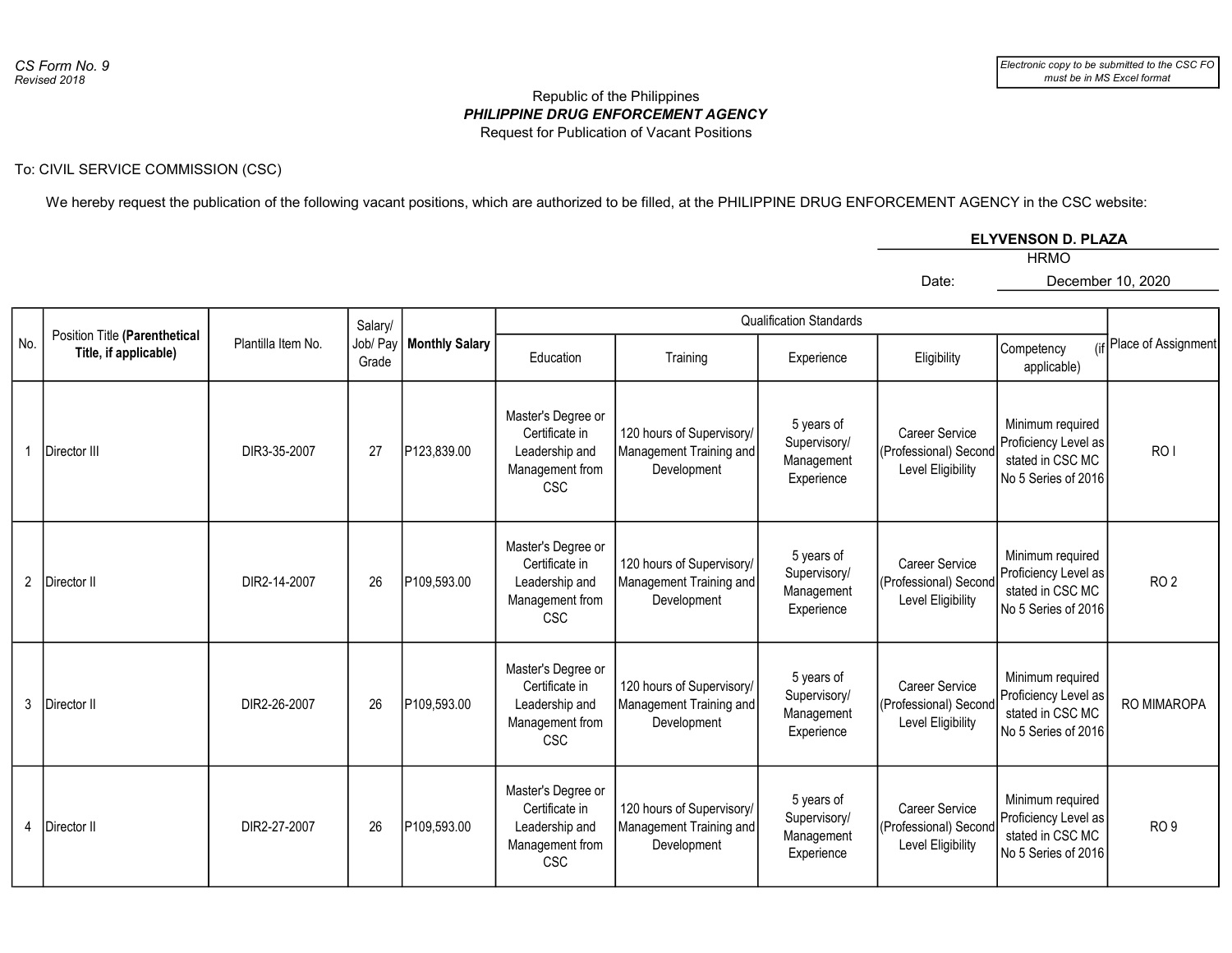| 5              | Planning Officer V                     | PLO5-29-2007    | 24 | P85,074.00 | Master's Degree                                                                                      | 24 hours of training in<br>Management and<br>Supervision | 4 years in position/s<br>involving<br>Management and<br>Supervision | <b>Career Service</b><br>(Professional) Second in Management and<br>Level Eligibility | 24 hours of training<br>Supervision | POS             |
|----------------|----------------------------------------|-----------------|----|------------|------------------------------------------------------------------------------------------------------|----------------------------------------------------------|---------------------------------------------------------------------|---------------------------------------------------------------------------------------|-------------------------------------|-----------------|
| 6              | Attorney IV                            | ATY4-28-2007    | 23 | P75,359.00 | Bachelor of Laws                                                                                     | 8 hours of relevant<br>training                          | 2 years of relevant<br>experience                                   | RA 1080                                                                               |                                     | <b>BARMM</b>    |
| $\overline{7}$ | Internal Auditor IV                    | IAUD4-29-2007   | 22 | P66,867.00 | Bachelor's Degree<br>Relevant to the job                                                             | 16 hours of relevant<br>training                         | 3 years of relevant<br>experience                                   | <b>Career Service</b><br>(Professional) Second<br>Level Eligibility                   |                                     | ODG             |
| 8              | Investigation Agent III                | INVA3-61-2018   | 22 | P66,867.00 | Bachelor's Degree<br>Relevant to the job                                                             | 16 hours of relevant<br>training                         | 3 years of relevant<br>experience                                   | <b>Career Service</b><br>(Professional) Second<br>Level Eligibility                   |                                     | <b>RO 11</b>    |
| 9              | Administrative Officer V<br>(HRMO III) | ADOF5-43-2007   | 18 | P42,159.00 | Bachelor's Degree                                                                                    | 8 hours of relevant<br>training                          | 2 years of relevant<br>experience                                   | <b>Career Service</b><br>(Professional) Second<br>Level Eligibility                   |                                     | RO <sub>7</sub> |
| 10             | Investigation Agent I                  | INVA1-24-2007   | 18 | P42,159.00 | Bachelor's Degree<br>Relevant to the job                                                             | 8 hours of relevant<br>training                          | 2 years of relevant<br>experience                                   | <b>Career Service</b><br>(Professional) Second<br>Level Eligibility                   |                                     | POS/SES         |
| 11             | Computer Programmer II                 | COMPRO2-77-2007 | 15 | P32,053.00 | Bachelor's Degree<br>Relevant to the job                                                             | 4 hours of relevant<br>training                          | 1 year of relevant<br>experience                                    | <b>Career Service</b><br>(Professional) Second<br>Level Eligibility                   |                                     | <b>IIS</b>      |
|                | 12 Intelligence Officer II             | INTEL02-89-2007 | 15 | P32,053.00 | Bachelor's Degree                                                                                    | 4 hours of relevant<br>training                          | 1 year of relevant<br>experience                                    | <b>Career Service</b><br>(Professional) Second<br>Level Eligibility                   |                                     | <b>RO 10</b>    |
| 13             | Chemist I                              | CMT1-111-2007   | 11 | P22,316.00 | BS Chemistry or an<br>allied degree with<br>atleast 60 units in<br>professional<br>chemistry subject | None Required                                            | None Required                                                       | RA 10657 (Chemistry<br>Profession Act)                                                |                                     | RO <sub>8</sub> |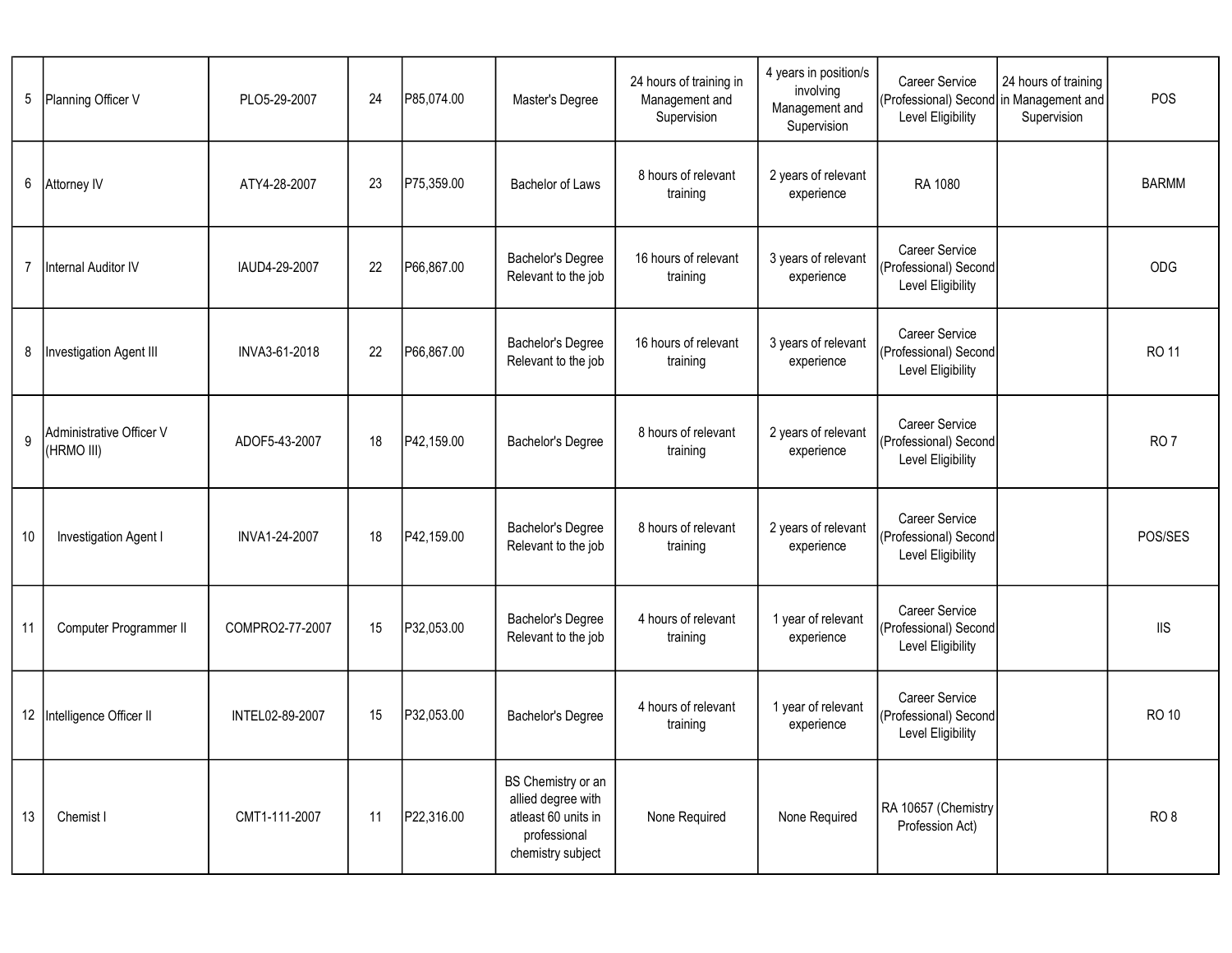| 14 | Chemist I                    | CMT1-85-2007     | 11 | P22,316.00 | BS Chemistry or an<br>allied degree with<br>atleast 60 units in<br>professional<br>chemistry subject | None Required | None Required | RA 10657 (Chemistry<br>Profession Act)                       | CAR             |
|----|------------------------------|------------------|----|------------|------------------------------------------------------------------------------------------------------|---------------|---------------|--------------------------------------------------------------|-----------------|
| 15 | Intelligence Officer I       | INTEL01-100-2007 | 11 | P22,316.00 | BS Chemistry or an<br>allied degree with<br>atleast 60 units in<br>professional<br>chemistry subject | None Required | None Required | RA 10657 (Chemistry<br>Profession Act)                       | RO <sub>2</sub> |
| 16 | Intelligence Officer I       | INTEL01-119-2007 | 11 | P22,316.00 | <b>Bachelor's Degree</b>                                                                             | None Required | None Required | Career Service<br>(Professional) Second<br>Level Eligibility | RO MIMAROPA     |
| 17 | Intelligence Officer I       | INTEL01-129-2007 | 11 | P22,316.00 | Bachelor's Degree                                                                                    | None Required | None Required | Career Service<br>(Professional) Second<br>Level Eligibility | RO MIMAROPA     |
| 18 | Intelligence Officer I       | INTEL01-152-2018 | 11 | P22,316.00 | <b>Bachelor's Degree</b>                                                                             | None Required | None Required | Career Service<br>(Professional) Second<br>Level Eligibility | <b>RO 12</b>    |
| 19 | Intelligence Officer I       | INTEL01-158-2018 | 11 | P22,316.00 | Bachelor's Degree                                                                                    | None Required | None Required | Career Service<br>(Professional) Second<br>Level Eligibility | RO 13           |
| 20 | Intelligence Officer I       | INTEL01-402-2007 | 11 | P22,316.00 | <b>Bachelor's Degree</b>                                                                             | None Required | None Required | Career Service<br>(Professional) Second<br>Level Eligibility | RO-NCR          |
| 21 | Intelligence Officer I       | INTEL01-44-2018  | 11 | P22,316.00 | Bachelor's Degree                                                                                    | None Required | None Required | Career Service<br>(Professional) Second<br>Level Eligibility | RO <sub>3</sub> |
| 22 | <b>Training Specialist I</b> | TRNSP1-94-2007   | 11 | P22,316.00 | Bachelor's Degree                                                                                    | None Required | None Required | Career Service<br>(Professional) Second<br>Level Eligibility | ACAD            |